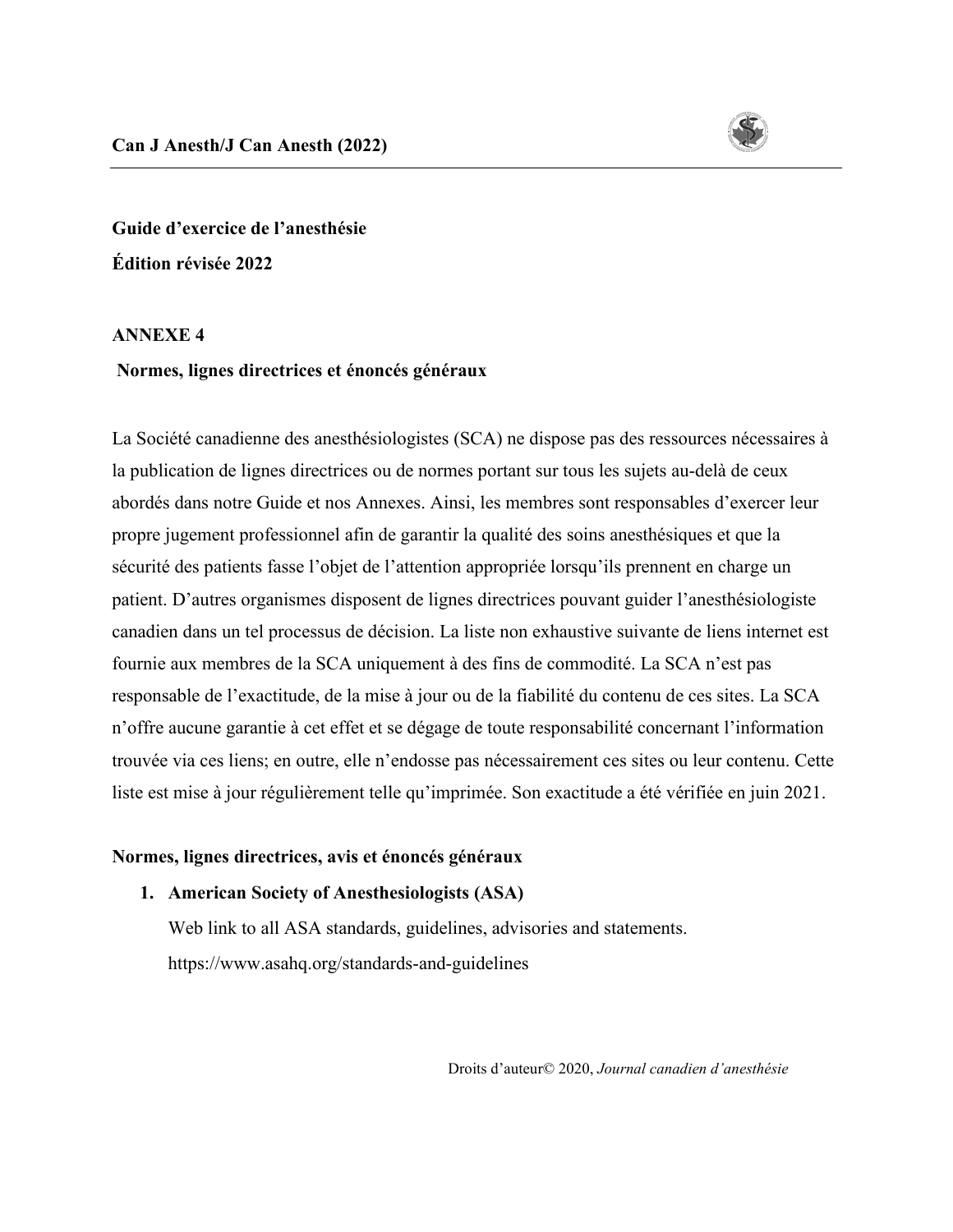#### **Lignes directrices pour la pratique générale**

**1. National Audit Projects (NAPs)**

<http://www.nationalauditprojects.org.uk/>

**2. The Association of Anaesthetists of Great Britain & Ireland (AAGBI)**

Clinical Management in Anaesthesia - 2010

[https://www.aagbi.org/sites/default/files/clinical\\_management\\_2010\\_0.pdf](https://www.aagbi.org/sites/default/files/clinical_management_2010_0.pdf)

**3. The Association of Anaesthetists of Great Britain & Ireland (AAGBI)**

Consent for anaesthesia – 2017

[https://www.aagbi.org/sites/default/files/AAGBI\\_Consent\\_for\\_anaesthesia\\_2017\\_0.pdf](https://www.aagbi.org/sites/default/files/AAGBI_Consent_for_anaesthesia_2017_0.pdf)

**4. Le College Francais Des Anaesthesistes-reanimateurs (CFAR)**

<https://cfar.org/>

**5. Societe Francaise d'Anesthesie et de Reanimation (SFAR)** <http://sfar.org/>

#### **Voies aériennes difficiles**

### **1. Canadian Airway Focus Group (CAFG) – 2021 update**

Canadian Airway Focus Group updated consensus-based recommendations for management of the difficult airway: part 1. Difficult airway management encountered in an unconscious patient / Mise à jour des lignes directrices consensuelles pour la prise ne charge des voies aériennes difficiles du *Canadian Airway Focus Group* : 1ère partie. Prise en charge de voies aériennes difficiles chez un patient inconscient

<https://link.springer.com/article/10.1007/s12630-021-02007-0>

Canadian Airway Focus Group updated consensus-based recommendations for management of the difficult airway: part 2. Planning and implementing safe management of the patient with an anticipated difficult airway / Mise à jour des Lignes directrices consensuelles pour la prise en charge des voies aériennes difficiles du *Canadian Airway Focus Group :* 2ième partie. Planification et mise en œuvre d'une prise en charge sécuritaire du patient présentant des voies respiratoires difficiles anticipées.

<https://link.springer.com/article/10.1007/s12630-021-02008-z>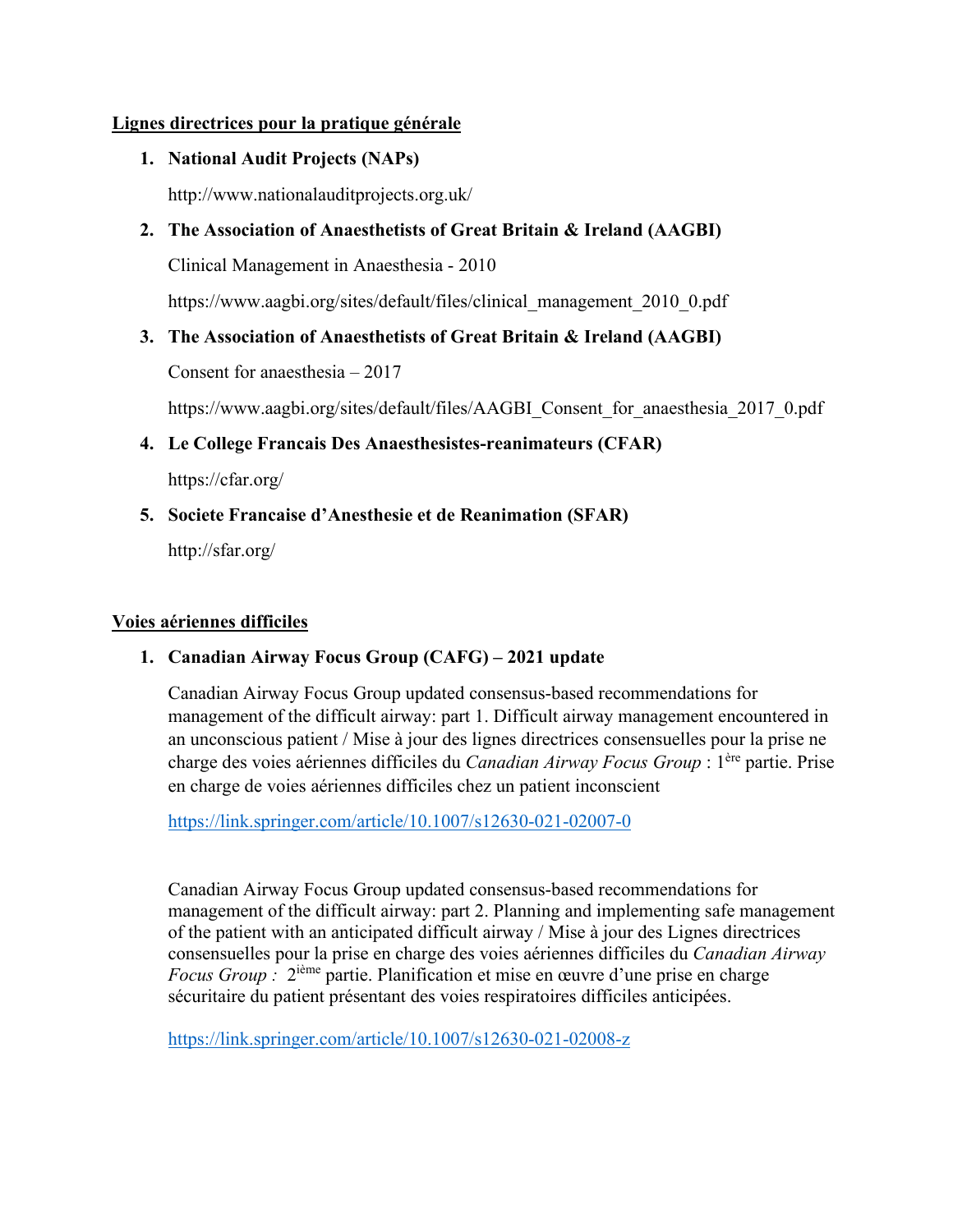The difficult airway with recommendations for management- Part 1- Difficult tracheal intubation encountered in an unconscious/induced patient

<https://link.springer.com/article/10.1007/s12630-013-0019-3>

The difficult airway with recommendations for management- Part 2- The anticipated difficult airway

<https://link.springer.com/article/10.1007/s12630-013-0020-x>

# **Original 1998 article**

<https://link.springer.com/article/10.1007/BF03012147>

## **2. American Society of Anesthesiologists (ASA) – 2013**

[http://anesthesiology.pubs.asahq.org/article.aspx?articleid=1918684&\\_ga=2.11121843.6](http://anesthesiology.pubs.asahq.org/article.aspx?articleid=1918684&_ga=2.11121843.665977910.1530304742-675361604.1530304742) [65977910.1530304742-675361604.1530304742](http://anesthesiology.pubs.asahq.org/article.aspx?articleid=1918684&_ga=2.11121843.665977910.1530304742-675361604.1530304742)

## **3. Difficult Airway Society - 2015**

Paediatric Difficult Airway Guidelines

<https://www.das.uk.com/guidelines/paediatric-difficult-airway-guidelines>

### **Évaluation préopératoire et prise en charge périopératoire**

**1. Canadian Cardiovascular Society Guidelines on Perioperative Cardiac Risk Assessment and Management for Patients Who Undergo Noncardiac Surgery – 2017**

[https://www.onlinecjc.ca/article/S0828-282X\(16\)30980-1/fulltext](https://www.onlinecjc.ca/article/S0828-282X(16)30980-1/fulltext)

**2. American Society of Anesthesiologists (ASA) – 2012**

[http://anesthesiology.pubs.asahq.org/article.aspx?articleid=2443414&\\_ga=2.53647279.6](http://anesthesiology.pubs.asahq.org/article.aspx?articleid=2443414&_ga=2.53647279.665977910.1530304742-675361604.1530304742) [65977910.1530304742-675361604.1530304742](http://anesthesiology.pubs.asahq.org/article.aspx?articleid=2443414&_ga=2.53647279.665977910.1530304742-675361604.1530304742)

**3. American Society of Anesthesiologists (ASA) – 2011**

ICD

[http://anesthesiology.pubs.asahq.org/article.aspx?articleid=1933226&\\_ga=2.48403361.6](http://anesthesiology.pubs.asahq.org/article.aspx?articleid=1933226&_ga=2.48403361.665977910.1530304742-675361604.1530304742) [65977910.1530304742-675361604.1530304742](http://anesthesiology.pubs.asahq.org/article.aspx?articleid=1933226&_ga=2.48403361.665977910.1530304742-675361604.1530304742)

**4. American Society of Anesthesiologists (ASA) – 2009**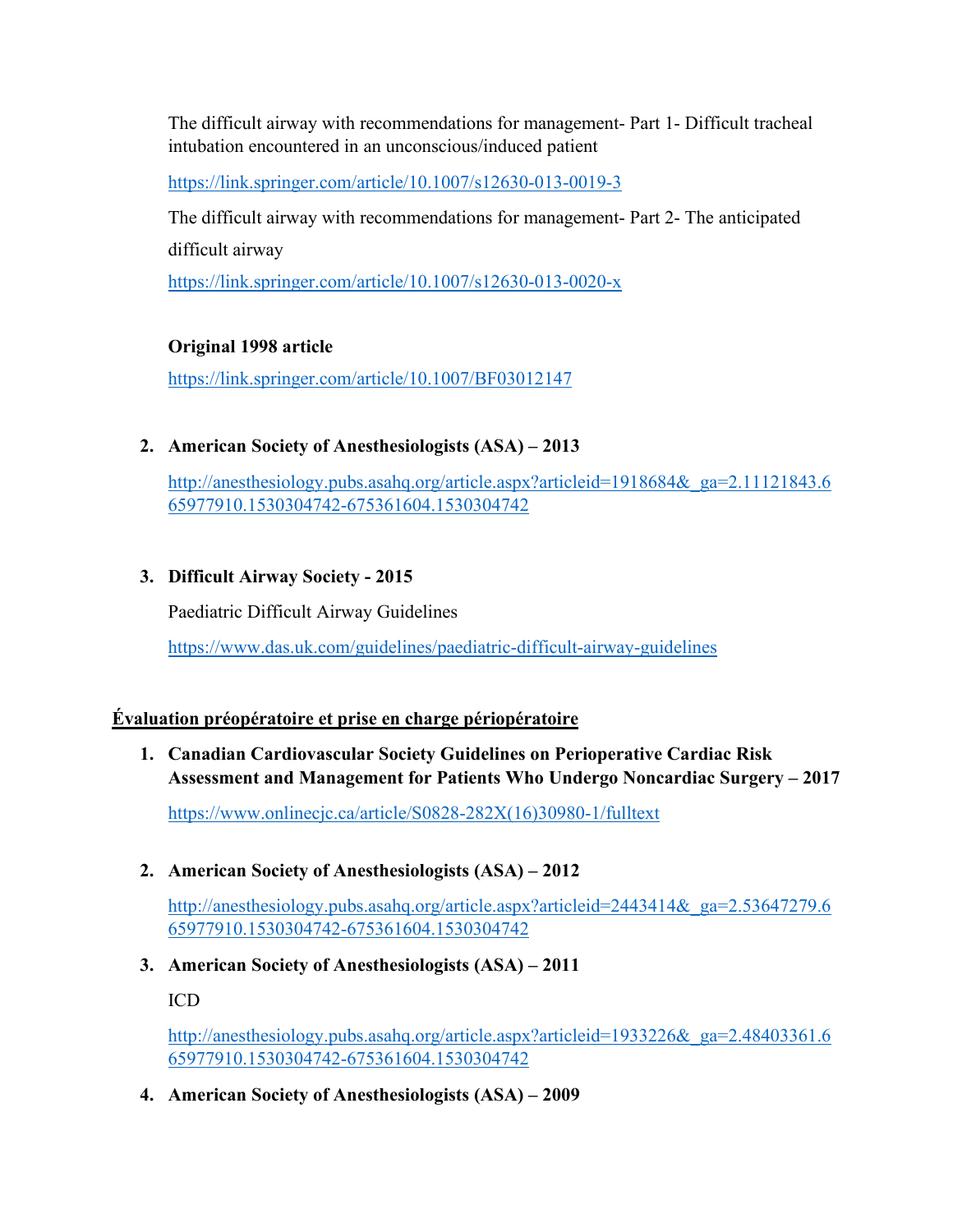#### Coronary Stents

## [http://anesthesiology.pubs.asahq.org/article.aspx?articleid=1921971&\\_ga=2.11255603.6](http://anesthesiology.pubs.asahq.org/article.aspx?articleid=1921971&_ga=2.11255603.665977910.1530304742-675361604.1530304742) [65977910.1530304742-675361604.1530304742](http://anesthesiology.pubs.asahq.org/article.aspx?articleid=1921971&_ga=2.11255603.665977910.1530304742-675361604.1530304742)

#### **5. American Society of Anesthesiologists (ASA)**

ASA physical status

[http://www.asahq.org/quality-and-practice-management/standards-guidelines-and](http://www.asahq.org/quality-and-practice-management/standards-guidelines-and-related-resources/asa-physical-status-classification-system)[related-resources/asa-physical-status-classification-system](http://www.asahq.org/quality-and-practice-management/standards-guidelines-and-related-resources/asa-physical-status-classification-system)

#### **6. European Society of Anaesthesiology (ESA)**

Preoperative evaluation of adults undergoing elective non-cardiac surgery

[https://journals.lww.com/ejanaesthesiology/Fulltext/2018/06000/Pre\\_operative\\_evaluatio](https://journals.lww.com/ejanaesthesiology/Fulltext/2018/06000/Pre_operative_evaluation_of_adults_undergoing.2.aspx) [n\\_of\\_adults\\_undergoing.2.aspx](https://journals.lww.com/ejanaesthesiology/Fulltext/2018/06000/Pre_operative_evaluation_of_adults_undergoing.2.aspx)

### **7. Royal College of Anaesthetists (RCOA) - 2019**

Guideline for the Provision of Anaesthesia Services for preoperative assessment and preparation

[https://www.rcoa.ac.uk/document-store/guidelines-the-provision-of-anaesthesia-services](https://www.rcoa.ac.uk/document-store/guidelines-the-provision-of-anaesthesia-services-pre-operative-assessment-and-0)[pre-operative-assessment-and-0](https://www.rcoa.ac.uk/document-store/guidelines-the-provision-of-anaesthesia-services-pre-operative-assessment-and-0)

### **8. Royal College of Anaesthetists (RCOA) - 2019**

Guideline for the Provision of Anaesthesia Services for Day Surgery

[https://www.rcoa.ac.uk/document-store/guidelines-the-provision-of-anaesthesia-services](https://www.rcoa.ac.uk/document-store/guidelines-the-provision-of-anaesthesia-services-day-surgery-2018)[day-surgery-2018](https://www.rcoa.ac.uk/document-store/guidelines-the-provision-of-anaesthesia-services-day-surgery-2018)

### **9. American College of Cardiology (ACC) and American Heart Association (AHA) - 2014**

Guidelines on Perioperative Cardiovascular Evaluation and Management of Patients Undergoing Noncardiac Surgery

http://www.onlinejacc.org/content/accj/64/22/e77.full.pdf? ga=2.163198708.973468692. [1530313424-1999961380.1530313424](http://www.onlinejacc.org/content/accj/64/22/e77.full.pdf?_ga=2.163198708.973468692.1530313424-1999961380.1530313424)

### **10. American College of Cardiology (ACC) and American Heart Association (AHA) - 2014**

Guidelines on Perioperative Cardiovascular Evaluation and Management of Patients Undergoing Noncardiac Surgery

http://www.onlinejacc.org/content/accj/64/22/e77.full.pdf? ga=2.141693690.973468692. [1530313424-1999961380.1530313424](http://www.onlinejacc.org/content/accj/64/22/e77.full.pdf?_ga=2.141693690.973468692.1530313424-1999961380.1530313424)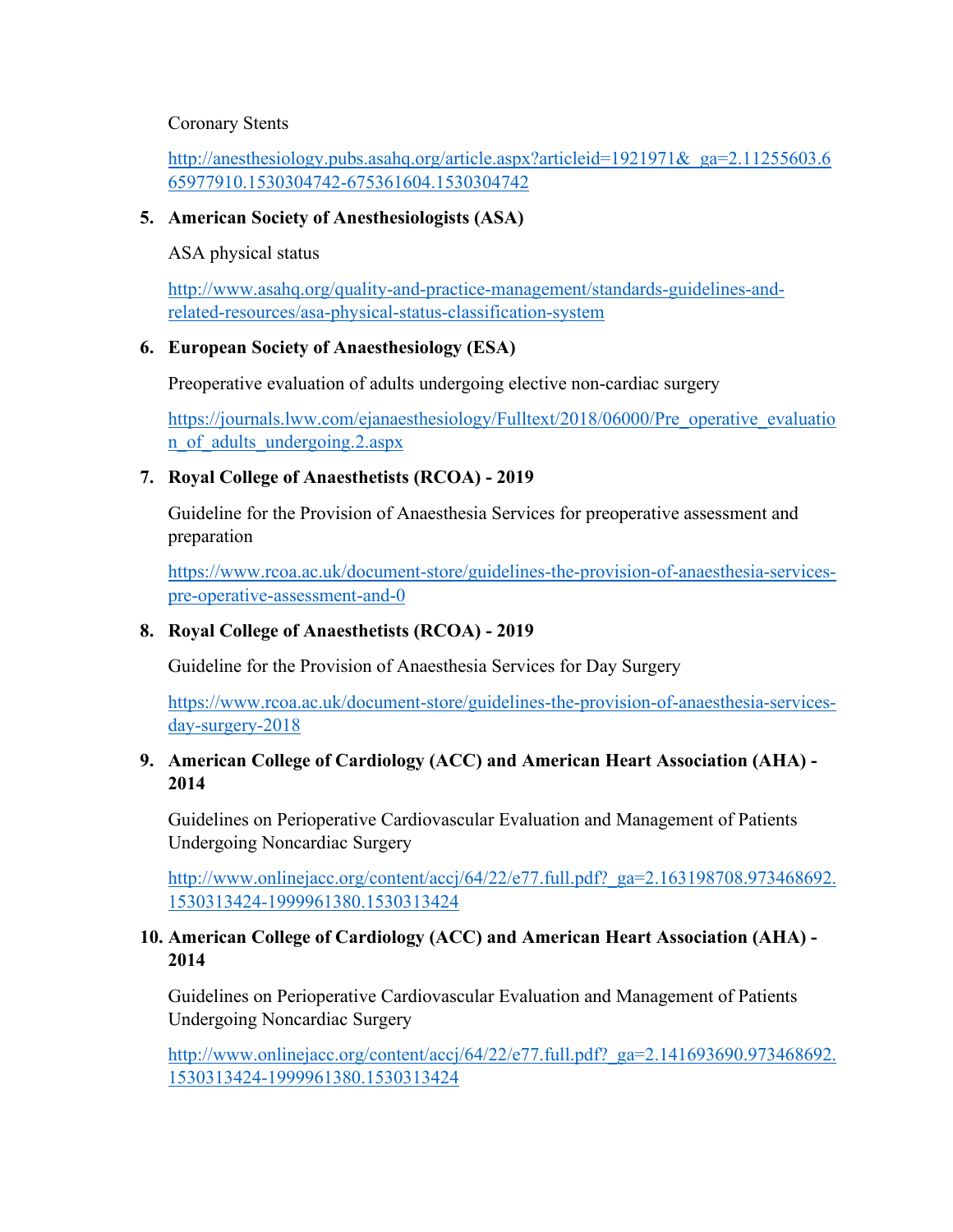### **11. American College of Cardiology (ACC) and American Heart Association (AHA) - 2011**

Guideline for Coronary Artery Bypass Graft Surgery

[http://www.onlinejacc.org/content/accj/58/24/e123.full.pdf?\\_ga=2.137510648.97346869](http://www.onlinejacc.org/content/accj/58/24/e123.full.pdf?_ga=2.137510648.973468692.1530313424-1999961380.1530313424) [2.1530313424-1999961380.1530313424](http://www.onlinejacc.org/content/accj/58/24/e123.full.pdf?_ga=2.137510648.973468692.1530313424-1999961380.1530313424)

### **12. American College of Cardiology (ACC) and American Heart Association (AHA) - 2011**

Guideline for Percutaneous Coronary Intervention

[http://www.onlinejacc.org/content/accj/58/24/e44.full.pdf?\\_ga=2.163609207.973468692.](http://www.onlinejacc.org/content/accj/58/24/e44.full.pdf?_ga=2.163609207.973468692.1530313424-1999961380.1530313424) [1530313424-1999961380.1530313424](http://www.onlinejacc.org/content/accj/58/24/e44.full.pdf?_ga=2.163609207.973468692.1530313424-1999961380.1530313424)

### **13. American College of Cardiology (ACC) - 2017**

Expert Consensus Decision Pathway on management of Bleeding in Patients on Oral Anticoagulants – 2017

http://www.onlinejacc.org/content/accj/early/2017/11/10/j.jacc.2017.09.1085.full.pdf? ga [=2.163609207.973468692.1530313424-1999961380.1530313424](http://www.onlinejacc.org/content/accj/early/2017/11/10/j.jacc.2017.09.1085.full.pdf?_ga=2.163609207.973468692.1530313424-1999961380.1530313424)

## **14. American College of Cardiology (ACC) and American Heart Association (AHA) 2017**

Focused Update of the 2014 guideline for the Management of Patients with Valvular Heart Disease

[http://www.onlinejacc.org/content/accj/70/2/252.full.pdf?\\_ga=2.70898392.973468692.15](http://www.onlinejacc.org/content/accj/70/2/252.full.pdf?_ga=2.70898392.973468692.1530313424-1999961380.1530313424) [30313424-1999961380.1530313424](http://www.onlinejacc.org/content/accj/70/2/252.full.pdf?_ga=2.70898392.973468692.1530313424-1999961380.1530313424)

## **15. American College of Cardiology (ACC) and American Heart Association (AHA) - 2016**

Guideline Focused Update on Duration of Dual Antiplatelet Therapy in Patients with Coronary Artery Disease

[http://www.onlinejacc.org/content/accj/68/10/1082.full.pdf?\\_ga=2.66180966.973468692.](http://www.onlinejacc.org/content/accj/68/10/1082.full.pdf?_ga=2.66180966.973468692.1530313424-1999961380.1530313424) [1530313424-1999961380.1530313424](http://www.onlinejacc.org/content/accj/68/10/1082.full.pdf?_ga=2.66180966.973468692.1530313424-1999961380.1530313424)

### **16. American College of Cardiology (ACC) and American Heart Association (AHA) - 2008**

Guideline for the Management of Adults with Congenital Heart Disease

[http://www.onlinejacc.org/content/accj/52/23/e143.full.pdf?\\_ga=2.63520231.973468692.](http://www.onlinejacc.org/content/accj/52/23/e143.full.pdf?_ga=2.63520231.973468692.1530313424-1999961380.1530313424) [1530313424-1999961380.1530313424](http://www.onlinejacc.org/content/accj/52/23/e143.full.pdf?_ga=2.63520231.973468692.1530313424-1999961380.1530313424)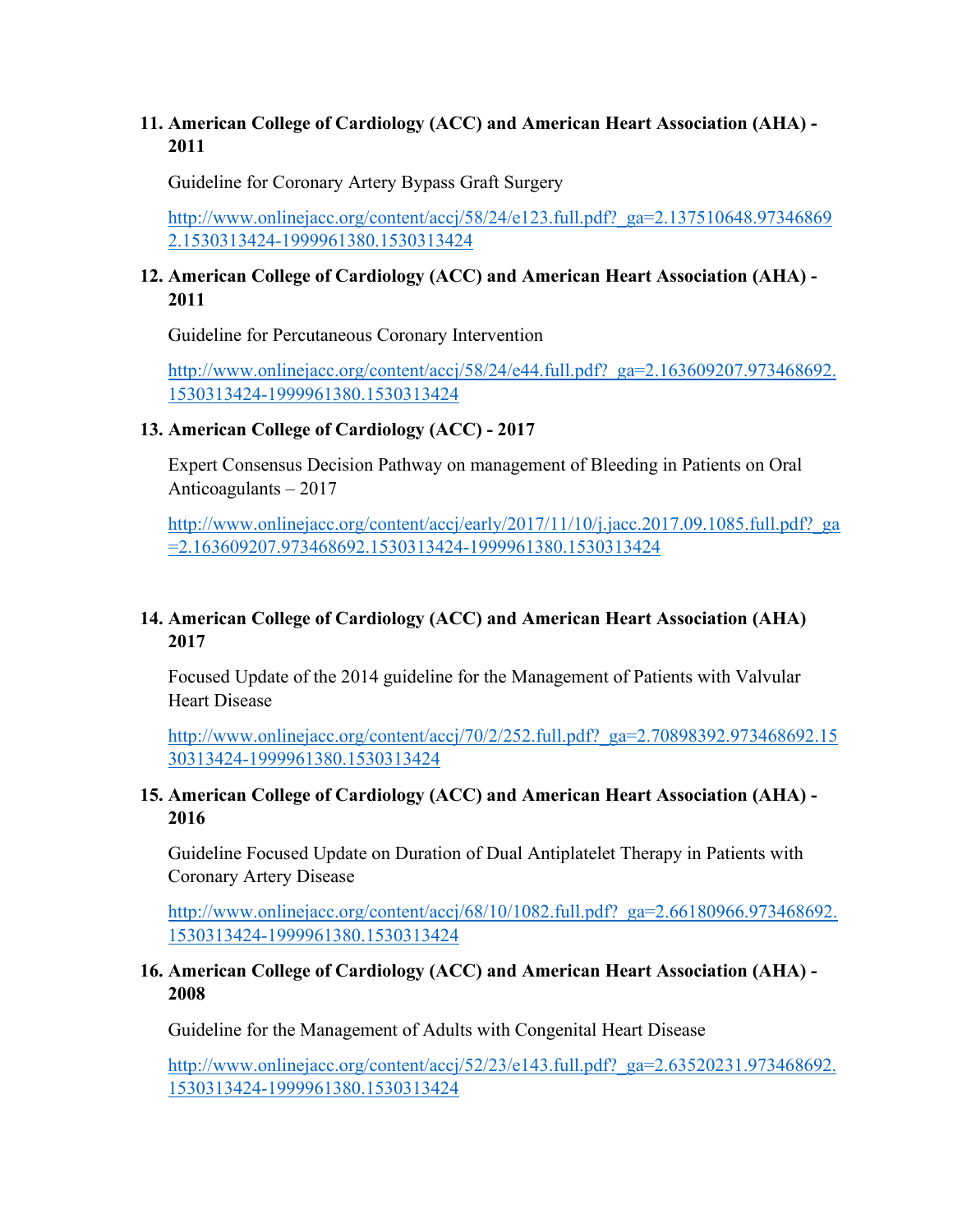### **17. American College of Cardiology (ACC) and American Heart Association (AHA) - 2014**

Guideline for the Management of Patients with Non-ST-Elevation Acute Coronary Syndrome

[http://www.onlinejacc.org/content/accj/64/24/e139.full.pdf?\\_ga=2.134314425.97346869](http://www.onlinejacc.org/content/accj/64/24/e139.full.pdf?_ga=2.134314425.973468692.1530313424-1999961380.1530313424) [2.1530313424-1999961380.1530313424](http://www.onlinejacc.org/content/accj/64/24/e139.full.pdf?_ga=2.134314425.973468692.1530313424-1999961380.1530313424)

## **18. American College of Cardiology Foundation (ACCF) and American Heart Association (AHA) - 2011**

Guideline for the Diagnosis and Treatment of Hypertrophic Cardiomyopathy

http://www.onlinejacc.org/content/accj/58/25/e212.full.pdf? ga=2.96089812.973468692. [1530313424-1999961380.1530313424](http://www.onlinejacc.org/content/accj/58/25/e212.full.pdf?_ga=2.96089812.973468692.1530313424-1999961380.1530313424)

# **19. European Society of Anaesthesiology (ESA) - 2014**

Guidelines on non-cardiac surgery: cardiovascular assessment and management – 2014

https://journals.lww.com/ejanaesthesiology/Fulltext/2014/10000/2014 ESC ESA Guidel ines on non cardiac surgery .2.aspx

# **Apnée obstructive du sommeil**

# **1. American Society of Anesthesiologists (ASA) – 2014**

[http://anesthesiology.pubs.asahq.org/article.aspx?articleid=1917935&\\_ga=2.11121843.6](http://anesthesiology.pubs.asahq.org/article.aspx?articleid=1917935&_ga=2.11121843.665977910.1530304742-675361604.1530304742) [65977910.1530304742-675361604.1530304742](http://anesthesiology.pubs.asahq.org/article.aspx?articleid=1917935&_ga=2.11121843.665977910.1530304742-675361604.1530304742)

# **2. Society of Anesthesia and Sleep Medicine (SASM) – 2018**

Guideline on Intraoperative Management of Adult Patients with Obstructive Sleep Apnea

[https://journals.lww.com/anesthesia](https://journals.lww.com/anesthesia-analgesia/Fulltext/2018/10000/Society_of_Anesthesia_and_Sleep_Medicine_Guideline.27.aspx)analgesia/Fulltext/2018/10000/Society of Anesthesia and Sleep Medicine Guideline.2 [7.aspx](https://journals.lww.com/anesthesia-analgesia/Fulltext/2018/10000/Society_of_Anesthesia_and_Sleep_Medicine_Guideline.27.aspx)

# **3. Society of Anesthesia and Sleep Medicine (SASM) – 2016**

Guidelines on preoperative screening and assessment of adult patients with obstructive sleep apnea

<http://sasmhq.org/wp-content/uploads/2017/10/SASM-Guideline.pdf>

### **Prise en charge des saignements et transfusions**

**1. American Society of Anesthesiologists (ASA) – 2015**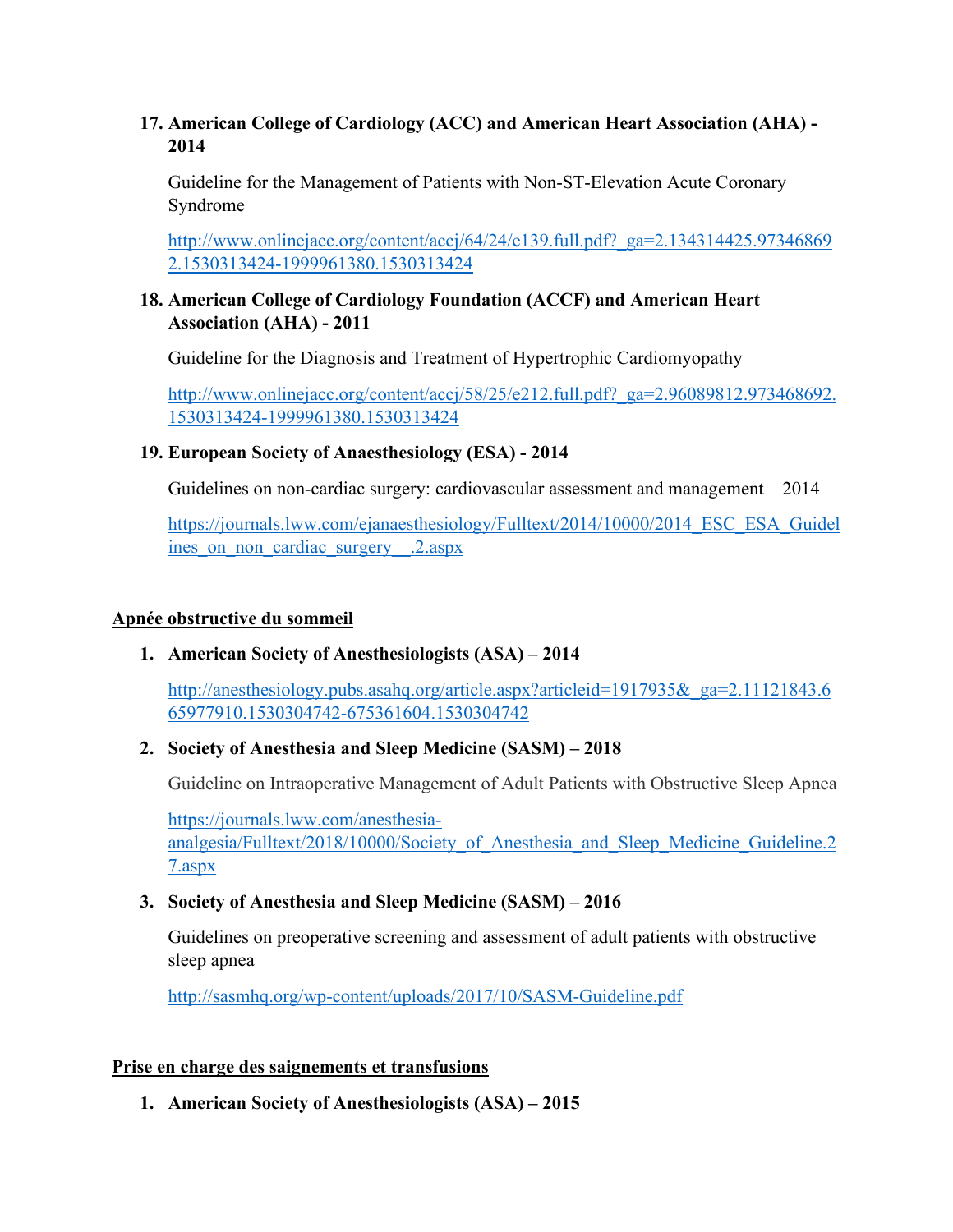Practice Guidelines for Perioperative Blood Management

[http://anesthesiology.pubs.asahq.org/article.aspx?articleid=2088825&\\_ga=2.10646323.6](http://anesthesiology.pubs.asahq.org/article.aspx?articleid=2088825&_ga=2.10646323.665977910.1530304742-675361604.1530304742) [65977910.1530304742-675361604.1530304742](http://anesthesiology.pubs.asahq.org/article.aspx?articleid=2088825&_ga=2.10646323.665977910.1530304742-675361604.1530304742)

**2. European Association for Cardio-Thoracic Surgery (EACTS) and the European Association of Cardiothoracic Anaesthesiology (EACTA) – 2017**

Guidelines on patient blood management for adult cardiac surgery

<https://academic.oup.com/ejcts/article/53/1/79/4316171>

**3. The Association of Anaesthetists of Great Britain & Ireland (AAGBI) - 2016**

The use of blood components and their alternatives

[https://www.aagbi.org/sites/default/files/anae\\_13489\\_web\\_0.pdf](https://www.aagbi.org/sites/default/files/anae_13489_web_0.pdf)

**4. The Association of Anaesthetists of Great Britain & Ireland (AAGBI) - 2009**

Blood transfusion and the Anaesthetist – intraoperative cell salvage

[https://www.aagbi.org/sites/default/files/cell%20\\_salvage\\_2009\\_amended.pdf](https://www.aagbi.org/sites/default/files/cell%20_salvage_2009_amended.pdf)

**5. European Society of Anaesthesiology (ESA) - 2016**

Management of severe perioperative bleeding: first update

[https://journals.lww.com/ejanaesthesiology/Fulltext/2017/06000/Management\\_of\\_severe](https://journals.lww.com/ejanaesthesiology/Fulltext/2017/06000/Management_of_severe_perioperative_bleeding__.3.aspx) [\\_perioperative\\_bleeding\\_\\_.3.aspx](https://journals.lww.com/ejanaesthesiology/Fulltext/2017/06000/Management_of_severe_perioperative_bleeding__.3.aspx)

### **Soins peropératoires**

### **1. Royal College of Anaesthetists (RCOA) - 2019**

Guidelines for the Provision of Anaesthesia Services for Intraoperative Care

[https://www.rcoa.ac.uk/document-store/guidelines-the-provision-of-anaesthesia-services](https://www.rcoa.ac.uk/document-store/guidelines-the-provision-of-anaesthesia-services-intra-operative-care-2018)[intra-operative-care-2018](https://www.rcoa.ac.uk/document-store/guidelines-the-provision-of-anaesthesia-services-intra-operative-care-2018)

### **2. Royal College of Anaesthetists (RCOA) - 2019**

Guidelines for the Provision of Anaesthesia Services for ENT, Oral Maxillofacial and Dental Surgery

[https://www.rcoa.ac.uk/document-store/guidance-the-provision-of-anaesthesia-services](https://www.rcoa.ac.uk/document-store/guidance-the-provision-of-anaesthesia-services-head-and-neck-surgery-2017)[head-and-neck-surgery-2017](https://www.rcoa.ac.uk/document-store/guidance-the-provision-of-anaesthesia-services-head-and-neck-surgery-2017)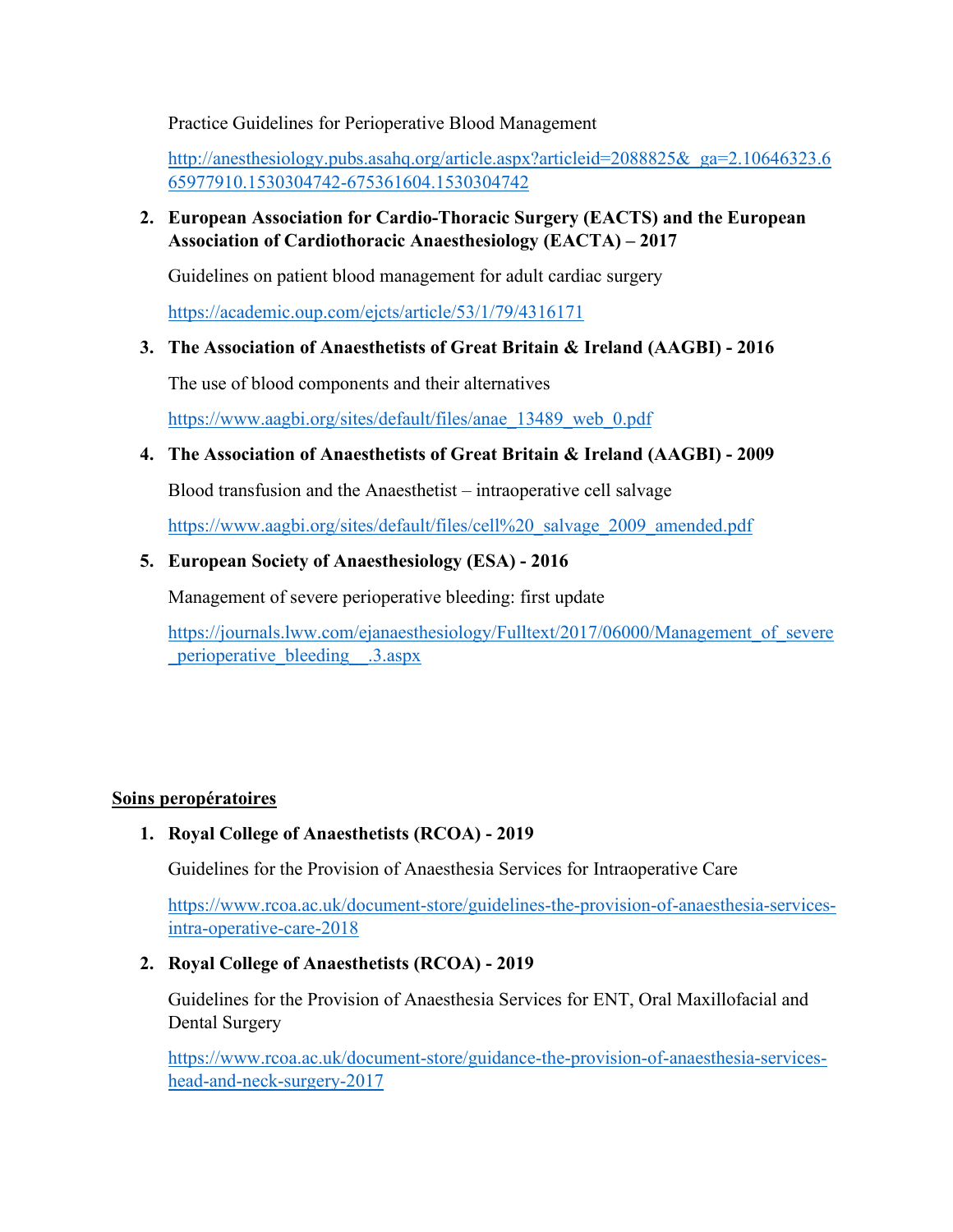### **3. Royal College of Anaesthetists (RCOA) - 2019**

Guidelines for the Provision of Ophthalmic Anaesthesia

[https://www.rcoa.ac.uk/document-store/guidelines-the-provision-of-ophthalmic](https://www.rcoa.ac.uk/document-store/guidelines-the-provision-of-ophthalmic-anaesthesia-services-2018)[anaesthesia-services-2018](https://www.rcoa.ac.uk/document-store/guidelines-the-provision-of-ophthalmic-anaesthesia-services-2018)

### **4. Royal College of Anaesthetists (RCOA) - 2019**

Guidelines for the Provision of Neuroanaesthetic Services

[https://www.rcoa.ac.uk/document-store/guidelines-the-provision-of-neuroanaesthetic](https://www.rcoa.ac.uk/document-store/guidelines-the-provision-of-neuroanaesthetic-services-2018)[services-2018](https://www.rcoa.ac.uk/document-store/guidelines-the-provision-of-neuroanaesthetic-services-2018)

### **5. Royal College of Anaesthetists (RCOA) - 2019**

Guidelines for the Provision of Vascular Anaesthesia

[https://www.rcoa.ac.uk/document-store/guidance-the-provision-of-vascular-anaesthesia](https://www.rcoa.ac.uk/document-store/guidance-the-provision-of-vascular-anaesthesia-services-2017)[services-2017](https://www.rcoa.ac.uk/document-store/guidance-the-provision-of-vascular-anaesthesia-services-2017)

### **6. Royal College of Anaesthetists (RCOA) - 2019**

Guidelines for the Provision of Anaesthesia Services for Trauma and Orthopaedic Surgery

[https://www.rcoa.ac.uk/document-store/guidelines-the-provision-of-anaesthesia-services](https://www.rcoa.ac.uk/document-store/guidelines-the-provision-of-anaesthesia-services-trauma-and-orthopaedic-surgery-2018)[trauma-and-orthopaedic-surgery-2018](https://www.rcoa.ac.uk/document-store/guidelines-the-provision-of-anaesthesia-services-trauma-and-orthopaedic-surgery-2018)

### **7. Royal College of Anaesthetists (RCOA) - 2019**

Guidelines for the Provision of Anaesthesia Services for Burn and Plastics Surgery

[https://www.rcoa.ac.uk/document-store/guidelines-the-provision-of-anaesthesia-services](https://www.rcoa.ac.uk/document-store/guidelines-the-provision-of-anaesthesia-services-burn-and-plastics-surgery-2018)[burn-and-plastics-surgery-2018](https://www.rcoa.ac.uk/document-store/guidelines-the-provision-of-anaesthesia-services-burn-and-plastics-surgery-2018)

### **8. Royal College of Anaesthetists (RCOA) -2019**

Guidelines for the Provision of Anaesthesia Services for Cardiac and Thoracic Procedures

[https://www.rcoa.ac.uk/document-store/guidance-the-provision-of-anaesthesia-services](https://www.rcoa.ac.uk/document-store/guidance-the-provision-of-anaesthesia-services-cardiac-and-thoracic-procedures-2018)[cardiac-and-thoracic-procedures-2018](https://www.rcoa.ac.uk/document-store/guidance-the-provision-of-anaesthesia-services-cardiac-and-thoracic-procedures-2018)

#### **Anesthésie obstétricale**

### **1. American Society of Anesthesiologists (ASA) – 2016**

http://anesthesiology.pubs.asahq.org/article.aspx?articleid=2471779& ga=2.247291011. [665977910.1530304742-675361604.1530304742](http://anesthesiology.pubs.asahq.org/article.aspx?articleid=2471779&_ga=2.247291011.665977910.1530304742-675361604.1530304742)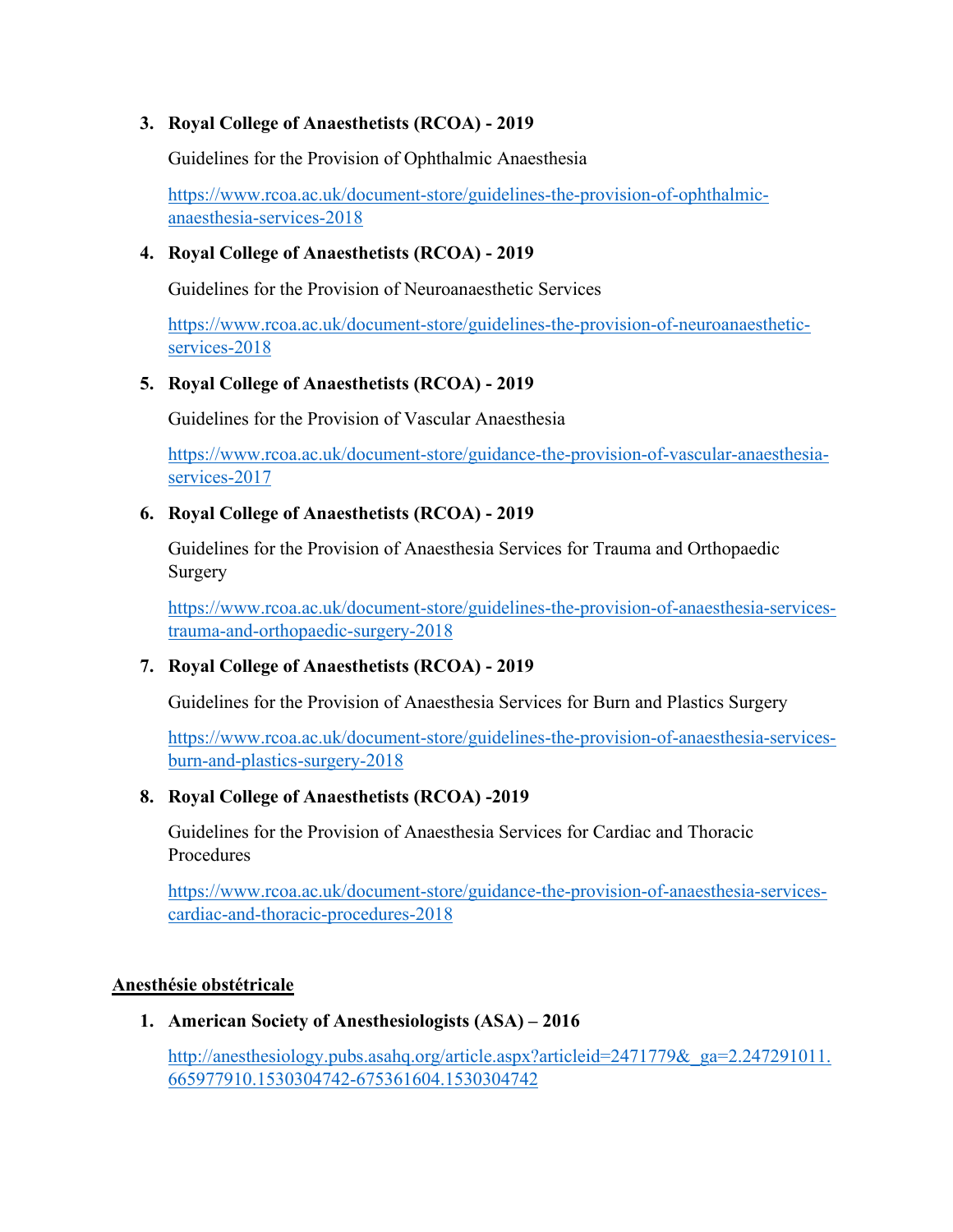## **2. Royal College of Anaesthetists (RCOA) - 2019**

Guidelines for the Provision of Anaesthesia Services for an Obstetric Population

[https://www.rcoa.ac.uk/document-store/guidelines-the-provision-of-anaesthesia-services](https://www.rcoa.ac.uk/document-store/guidelines-the-provision-of-anaesthesia-services-obstetric-population-2018)[obstetric-population-2018](https://www.rcoa.ac.uk/document-store/guidelines-the-provision-of-anaesthesia-services-obstetric-population-2018)

## **3. MBRACE-UK**

<https://www.npeu.ox.ac.uk/mbrrace-uk/reports>

### **4. Obstetric Anaesthetists' Association (OAA)/AAGBI – 2013**

Guidelines for Obstetric Anaesthetic Services

[http://www.oaa](http://www.oaa-anaes.ac.uk/assets/_managed/editor/File/Guidelines/obstetric_anaesthetic_services_2013.pdf)[anaes.ac.uk/assets/\\_managed/editor/File/Guidelines/obstetric\\_anaesthetic\\_services\\_2013.](http://www.oaa-anaes.ac.uk/assets/_managed/editor/File/Guidelines/obstetric_anaesthetic_services_2013.pdf) [pdf](http://www.oaa-anaes.ac.uk/assets/_managed/editor/File/Guidelines/obstetric_anaesthetic_services_2013.pdf)

### **5. Royal College of Obstetricians and Gynaecologists (RCOG) - 2012**

Bacterial Sepsis Following Pregnancy

[http://www.oaa](http://www.oaa-anaes.ac.uk/assets/_managed/cms/files/RCOG%20Maternal%20Sepsis%20following%20Pregnancy%20Guideline.pdf)[anaes.ac.uk/assets/\\_managed/cms/files/RCOG%20Maternal%20Sepsis%20following%20](http://www.oaa-anaes.ac.uk/assets/_managed/cms/files/RCOG%20Maternal%20Sepsis%20following%20Pregnancy%20Guideline.pdf) [Pregnancy%20Guideline.pdf](http://www.oaa-anaes.ac.uk/assets/_managed/cms/files/RCOG%20Maternal%20Sepsis%20following%20Pregnancy%20Guideline.pdf)

#### Bacterial Sepsis In Pregnancy

[http://www.oaa](http://www.oaa-anaes.ac.uk/assets/_managed/cms/files/RCOG%20Maternal%20Sepsis%20in%20Pregnancy%20Guideline.pdf)[anaes.ac.uk/assets/\\_managed/cms/files/RCOG%20Maternal%20Sepsis%20in%20Pregna](http://www.oaa-anaes.ac.uk/assets/_managed/cms/files/RCOG%20Maternal%20Sepsis%20in%20Pregnancy%20Guideline.pdf) [ncy%20Guideline.pdf](http://www.oaa-anaes.ac.uk/assets/_managed/cms/files/RCOG%20Maternal%20Sepsis%20in%20Pregnancy%20Guideline.pdf)

### **6. Royal College of Obstetricians and Gynaecologists (RCOG) - 2010**

Classification of Urgency of Caesarean Section – a Continuum of Risk

[http://www.oaa](http://www.oaa-anaes.ac.uk/assets/_managed/editor/File/RCoA/Good%20Practice%2011%20CS%20FINAL.pdf)[anaes.ac.uk/assets/\\_managed/editor/File/RCoA/Good%20Practice%2011%20CS%20FIN](http://www.oaa-anaes.ac.uk/assets/_managed/editor/File/RCoA/Good%20Practice%2011%20CS%20FINAL.pdf) [AL.pdf](http://www.oaa-anaes.ac.uk/assets/_managed/editor/File/RCoA/Good%20Practice%2011%20CS%20FINAL.pdf)

### **7. Obstetric Anaesthetists' Association (OAA) - 2011**

Providing equity of critical and maternity care for the critically ill pregnant or recently pregnant woman

[http://www.oaa](http://www.oaa-anaes.ac.uk/assets/_managed/editor/File/RCoA/Prov_Eq_MatandCritCare.pdf)[anaes.ac.uk/assets/\\_managed/editor/File/RCoA/Prov\\_Eq\\_MatandCritCare.pdf](http://www.oaa-anaes.ac.uk/assets/_managed/editor/File/RCoA/Prov_Eq_MatandCritCare.pdf)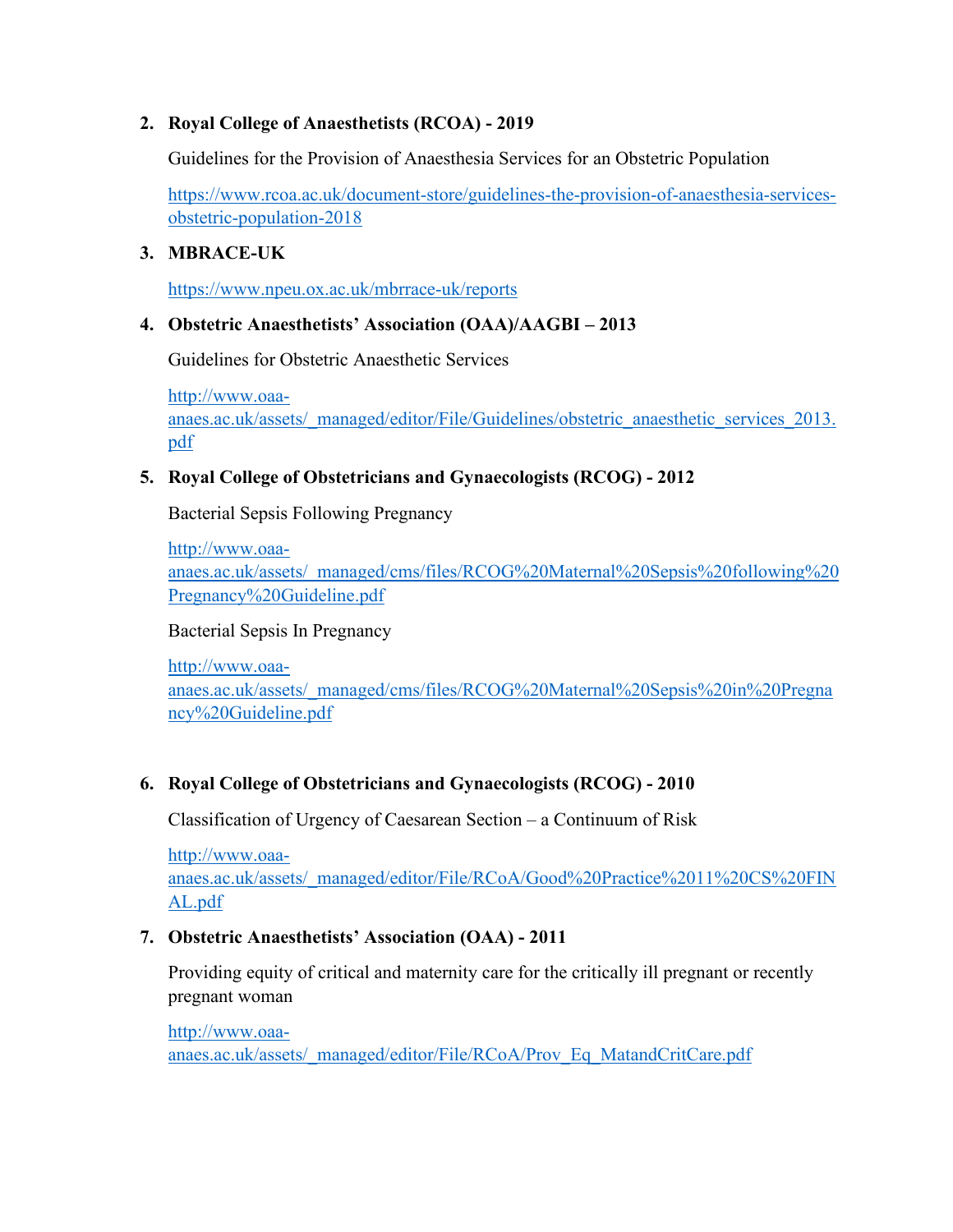#### **Anesthésie pédiatrique**

### **1. American Society of Anesthesiologists (ASA) – 2016**

[http://www.asahq.org/quality-and-practice-management/standards-guidelines-and](http://www.asahq.org/quality-and-practice-management/standards-guidelines-and-related-resources/statement-on-practice-recommendations-for-pediatric-anesthesia)[related-resources/statement-on-practice-recommendations-for-pediatric-anesthesia](http://www.asahq.org/quality-and-practice-management/standards-guidelines-and-related-resources/statement-on-practice-recommendations-for-pediatric-anesthesia)

### **2. Association of Paediatric Anaesthetists and Great Britain and Ireland (APA) - 2017**

Prevention of Perioperative Venous Thromboembolism in Paediatric Patients

[https://www.apagbi.org.uk/sites/default/files/inline](https://www.apagbi.org.uk/sites/default/files/inline-files/APA%20Thromboprophylaxis%20guidelines%20final.pdf)[files/APA%20Thromboprophylaxis%20guidelines%20final.pdf](https://www.apagbi.org.uk/sites/default/files/inline-files/APA%20Thromboprophylaxis%20guidelines%20final.pdf)

## **3. Association of Paediatric Anaesthetists and Great Britain and Ireland (APA) - 2012**

Good Practice in Postoperative and Procedural Pain Management, 2nd Edition

<https://onlinelibrary.wiley.com/doi/epdf/10.1111/j.1460-9592.2012.03838.x>

## **4. Association of Paediatric Anaesthetists and Great Britain and Ireland (APA) - 2016**

Guidelines on the Prevention of Postoperative Vomiting in Children

[https://www.apagbi.org.uk/sites/default/files/inline](https://www.apagbi.org.uk/sites/default/files/inline-files/2016%20APA%20POV%20Guideline-2.pdf)[files/2016%20APA%20POV%20Guideline-2.pdf](https://www.apagbi.org.uk/sites/default/files/inline-files/2016%20APA%20POV%20Guideline-2.pdf)

# **5. Association of Paediatric Anaesthetists and Great Britain and Ireland (APA) - 2007**

Consensus Guidelines on Perioperative Fluid Management in Children

[https://www.apagbi.org.uk/sites/default/files/inline](https://www.apagbi.org.uk/sites/default/files/inline-files/Perioperative_Fluid_Management_2007.pdf)[files/Perioperative\\_Fluid\\_Management\\_2007.pdf](https://www.apagbi.org.uk/sites/default/files/inline-files/Perioperative_Fluid_Management_2007.pdf)

### **6. Royal College of Anaesthetists (RCOA) - 2019**

Guidelines for the Provision of Paediatric Anaesthesia Services

[https://www.rcoa.ac.uk/document-store/guidelines-the-provision-of-paediatric](https://www.rcoa.ac.uk/document-store/guidelines-the-provision-of-paediatric-anaesthesia-services-2018)[anaesthesia-services-2018](https://www.rcoa.ac.uk/document-store/guidelines-the-provision-of-paediatric-anaesthesia-services-2018)

### **Sédation consciente**

**1. American Society of Anesthesiologists (ASA) - 2018**

[http://anesthesiology.pubs.asahq.org/article.aspx?articleid=2670190&\\_ga=2.49510177.6](http://anesthesiology.pubs.asahq.org/article.aspx?articleid=2670190&_ga=2.49510177.665977910.1530304742-675361604.1530304742) [65977910.1530304742-675361604.1530304742](http://anesthesiology.pubs.asahq.org/article.aspx?articleid=2670190&_ga=2.49510177.665977910.1530304742-675361604.1530304742)

**2. European Society of Anaesthesiology (ESA) - 2018**

Guidelines for procedural sedation and analgesia in adults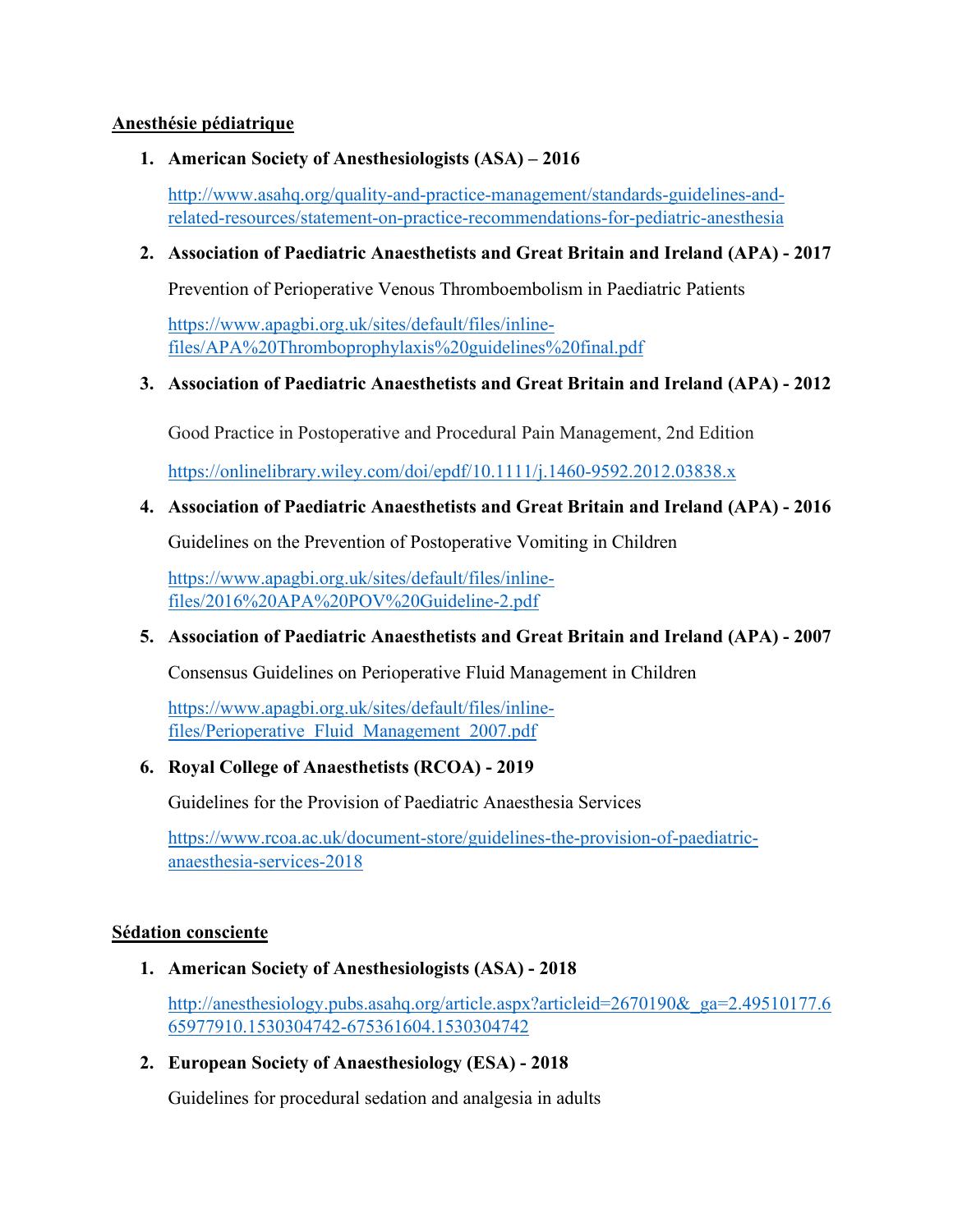https://journals.lww.com/ejanaesthesiology/Fulltext/2018/01000/European Society of A [naesthesiology\\_and\\_European.3.aspx](https://journals.lww.com/ejanaesthesiology/Fulltext/2018/01000/European_Society_of_Anaesthesiology_and_European.3.aspx)

## **Anesthésie régionale**

## **1. American Society of Regional Anesthesia and Pain Medicine (ASRA) - 2018**

Regional Anesthesia in the Patient Receiving Antithrombotic or Thrombolytic Therapy: American Society of Regional Anesthesia and Pain Medicine Evidence-Based Guidelines (Fourth Edition)

[https://www.asra.com/advisory-guidelines/article/9/regional-anesthesia-in-the-patient](https://www.asra.com/advisory-guidelines/article/9/regional-anesthesia-in-the-patient-receiving-antithrombotic-or-thrombolytic-ther)[receiving-antithrombotic-or-thrombolytic-ther](https://www.asra.com/advisory-guidelines/article/9/regional-anesthesia-in-the-patient-receiving-antithrombotic-or-thrombolytic-ther)

### **2. The Association of Anaesthetists of Great Britain & Ireland (AAGBI) - 2010**

Best Practice in the management of epidural analgesia in the hospital setting

[https://www.aagbi.org/sites/default/files/epidural\\_analgesia\\_2011.pdf](https://www.aagbi.org/sites/default/files/epidural_analgesia_2011.pdf)

### **Toxicité aux anesthésiques locaux**

### **1. American Society of Regional Anesthesia and Pain Medicine (ASRA)**

[https://www.asra.com/advisory-guidelines/article/3/checklist-for-treatment-of-local](https://www.asra.com/advisory-guidelines/article/3/checklist-for-treatment-of-local-anesthetic-systemic-toxicity)[anesthetic-systemic-toxicity](https://www.asra.com/advisory-guidelines/article/3/checklist-for-treatment-of-local-anesthetic-systemic-toxicity)

### **Complications neurologiques**

### **1. American Society of Regional Anesthesia and Pain Medicine (ASRA) – 2015**

The Second ASRA Practice Advisory on Neurologic Complications Associated With Regional Anesthesia and Pain Medicine: Executive Summary 2015

[https://www.asra.com/advisory-guidelines/article/5/the-second-asra-practice-advisory-on](https://www.asra.com/advisory-guidelines/article/5/the-second-asra-practice-advisory-on-neurologic-complications-associated-with-re)[neurologic-complications-associated-with-re](https://www.asra.com/advisory-guidelines/article/5/the-second-asra-practice-advisory-on-neurologic-complications-associated-with-re)

#### **Prise en charge des complications infectieuses**

### **1. American Society of Regional Anesthesia and Pain Medicine (ASRA)**

[https://www.asra.com/advisory-guidelines/article/8/practice-advisory-for-the-prevention](https://www.asra.com/advisory-guidelines/article/8/practice-advisory-for-the-prevention-diagnosis-and-management-of-infectious-comp)[diagnosis-and-management-of-infectious-comp](https://www.asra.com/advisory-guidelines/article/8/practice-advisory-for-the-prevention-diagnosis-and-management-of-infectious-comp)

### **Anesthésie régionale échoguidée**

**1. American Society of Regional Anesthesia and Pain Medicine (ASRA) - 2016**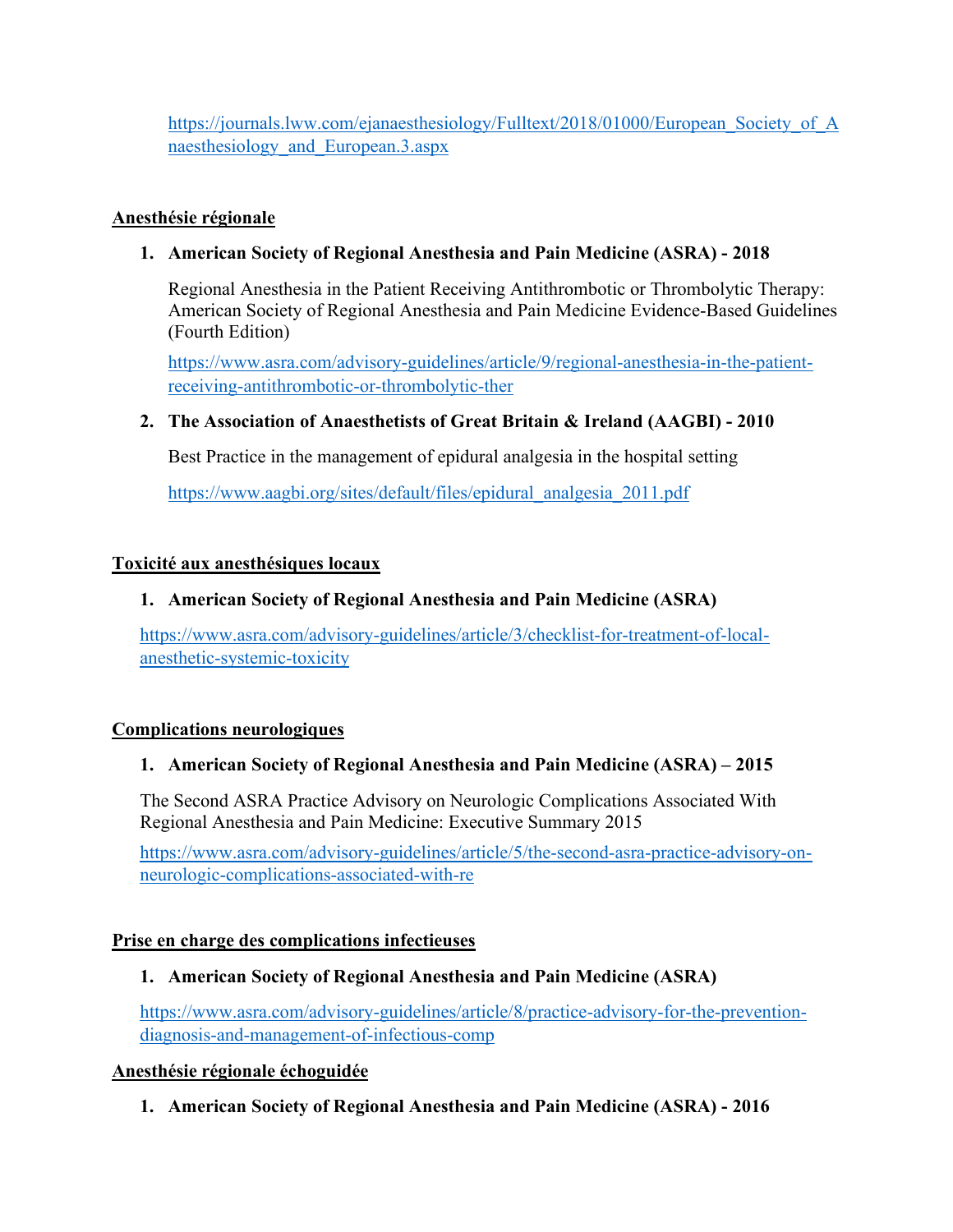[https://www.asra.com/advisory-guidelines/article/2/the-second-american-society-of-regional](https://www.asra.com/advisory-guidelines/article/2/the-second-american-society-of-regional-anesthesia-and-pain-medicine-evidence-ba)[anesthesia-and-pain-medicine-evidence-ba](https://www.asra.com/advisory-guidelines/article/2/the-second-american-society-of-regional-anesthesia-and-pain-medicine-evidence-ba)

#### **Anesthésie régionale pédiatrique**

**1. American Society of Regional Anesthesia and Pain Medicine (ASRA) and the European Society of Regional Anaesthesia and Pain Therapy - 2015**

[https://www.asra.com/advisory-guidelines/article/6/the-european-society-of-regional](https://www.asra.com/advisory-guidelines/article/6/the-european-society-of-regional-anaesthesia-and-pain-therapy-and-the-american-s)[anaesthesia-and-pain-therapy-and-the-american-s](https://www.asra.com/advisory-guidelines/article/6/the-european-society-of-regional-anaesthesia-and-pain-therapy-and-the-american-s)

## **PRISE EN CHARGE DE LA DOULEUR**

### **Prise en charge de la douleur aiguë**

**1. American Society of Anesthesiologists (ASA) – 2012**

[http://anesthesiology.pubs.asahq.org/article.aspx?articleid=1933589&\\_ga=2.54115119.6](http://anesthesiology.pubs.asahq.org/article.aspx?articleid=1933589&_ga=2.54115119.665977910.1530304742-675361604.1530304742) [65977910.1530304742-675361604.1530304742](http://anesthesiology.pubs.asahq.org/article.aspx?articleid=1933589&_ga=2.54115119.665977910.1530304742-675361604.1530304742)

### **2. American Society of Regional Anesthesia and Pain Medicine (ASRA) – 2018**

Consensus Guidelines on the Use of Intravenous Ketamine Infusions for Acute Pain Management From the American Society of Regional Anesthesia and Pain Medicine, the American Academy of Pain Medicine, and the American Society of Anesthesiologists

[https://www.asra.com/advisory-guidelines/article/11/consensus-guidelines-on-the-use-of](https://www.asra.com/advisory-guidelines/article/11/consensus-guidelines-on-the-use-of-intravenous-ketamine-infusions-for-acute-pain)[intravenous-ketamine-infusions-for-acute-pain](https://www.asra.com/advisory-guidelines/article/11/consensus-guidelines-on-the-use-of-intravenous-ketamine-infusions-for-acute-pain)

### **3. American Society of Regional Anesthesia and Pain Medicine (ASRA) - 2016**

Management of Postoperative Pain: A Clinical Practice Guideline

[https://www.asra.com/advisory-guidelines/article/7/management-of-postoperative-pain-a](https://www.asra.com/advisory-guidelines/article/7/management-of-postoperative-pain-a-clinical-practice-guideline)[clinical-practice-guideline](https://www.asra.com/advisory-guidelines/article/7/management-of-postoperative-pain-a-clinical-practice-guideline)

### **4. American Society of Regional Anesthesia and Pain Medicine (ASRA) - 2018**

Interventional Spine and Pain Procedures in Patients on Antiplatelet and Anticoagulant Medications (Second Edition)

[https://www.asra.com/advisory-guidelines/article/10/interventional-spine-and-pain](https://www.asra.com/advisory-guidelines/article/10/interventional-spine-and-pain-procedures-in-patients-on-antiplatelet-and-anticoa)[procedures-in-patients-on-antiplatelet-and-anticoa](https://www.asra.com/advisory-guidelines/article/10/interventional-spine-and-pain-procedures-in-patients-on-antiplatelet-and-anticoa)

### **5. Royal College of Anaesthetists (RCOA) - 2019**

Guidelines for the Provision of Anaesthesia Services for Acute Pain Services

[https://www.rcoa.ac.uk/document-store/guidance-the-provision-of-anaesthesia-services](https://www.rcoa.ac.uk/document-store/guidance-the-provision-of-anaesthesia-services-acute-pain-services-2017)[acute-pain-services-2017](https://www.rcoa.ac.uk/document-store/guidance-the-provision-of-anaesthesia-services-acute-pain-services-2017)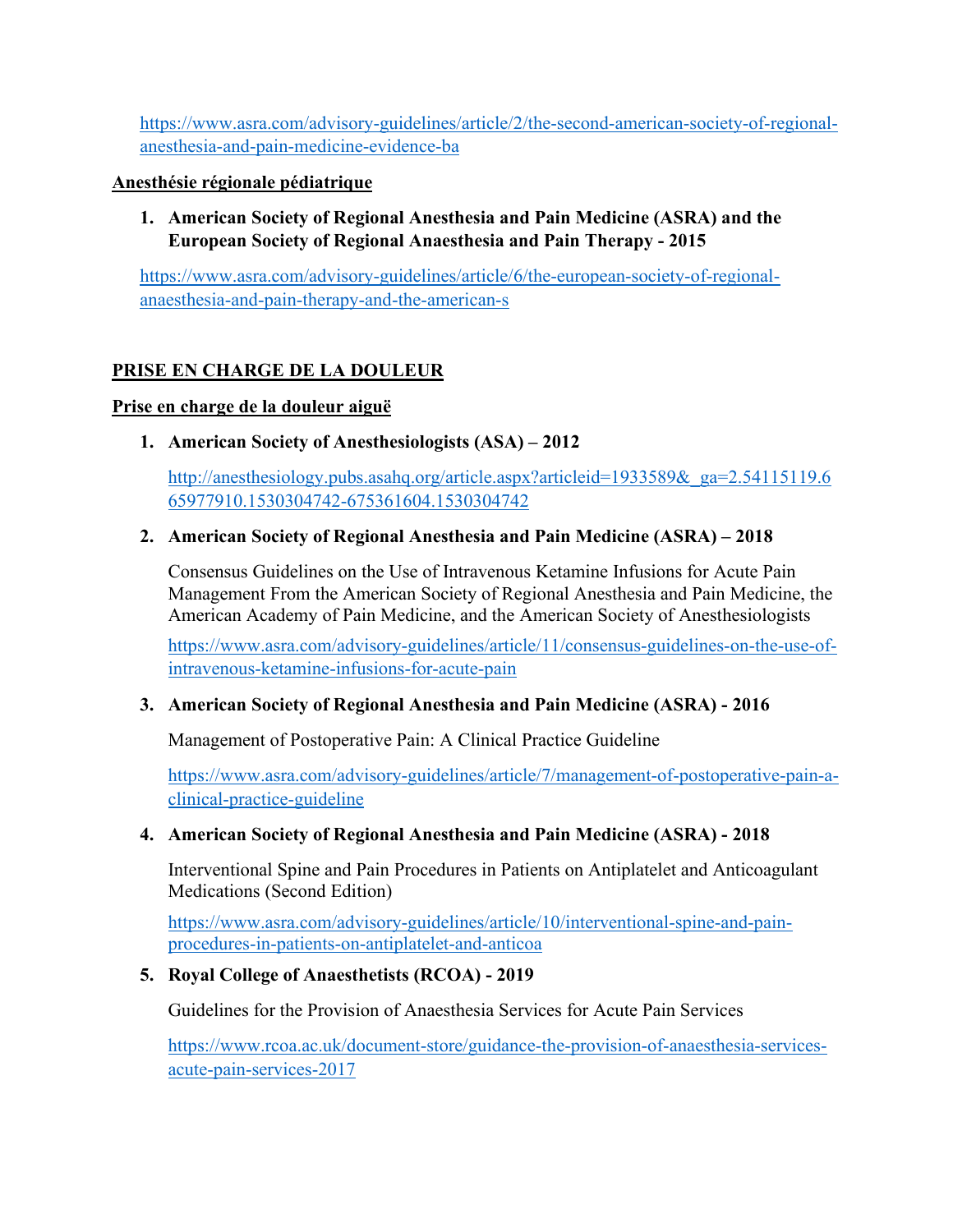#### **Prise en charge de la douleur chronique**

## **1. American Society of Anesthesiologists (ASA) – 2010**

[http://anesthesiology.pubs.asahq.org/article.aspx?articleid=1932775&\\_ga=2.220943519.](http://anesthesiology.pubs.asahq.org/article.aspx?articleid=1932775&_ga=2.220943519.665977910.1530304742-675361604.1530304742) [665977910.1530304742-675361604.1530304742](http://anesthesiology.pubs.asahq.org/article.aspx?articleid=1932775&_ga=2.220943519.665977910.1530304742-675361604.1530304742)

### **2. American Society of Regional Anesthesia and Pain Medicine (ASRA) – 2018**

Consensus Guidelines on the Use of Intravenous Ketamine Infusions for Chronic Pain From the American Society of Regional Anesthesia and Pain Medicine, the American Academy of Pain Medicine, and the American Society of Anesthesiologists

[https://www.asra.com/advisory-guidelines/article/12/consensus-guidelines-on-the-use-of](https://www.asra.com/advisory-guidelines/article/12/consensus-guidelines-on-the-use-of-intravenous-ketamine-infusions-for-chronic-pa)[intravenous-ketamine-infusions-for-chronic-pa](https://www.asra.com/advisory-guidelines/article/12/consensus-guidelines-on-the-use-of-intravenous-ketamine-infusions-for-chronic-pa)

### **Jeûne préopératoire**

# **1. American Society of Anesthesiologists (ASA) – 2017**

[http://anesthesiology.pubs.asahq.org/article.aspx?articleid=2596245&\\_ga=2.56777517.6](http://anesthesiology.pubs.asahq.org/article.aspx?articleid=2596245&_ga=2.56777517.665977910.1530304742-675361604.1530304742) [65977910.1530304742-675361604.1530304742](http://anesthesiology.pubs.asahq.org/article.aspx?articleid=2596245&_ga=2.56777517.665977910.1530304742-675361604.1530304742)

### **Monitorage**

# **1. American Society of Anesthesiologists (ASA) – 2015**

[http://www.asahq.org/quality-and-practice-management/standards-guidelines-and](http://www.asahq.org/quality-and-practice-management/standards-guidelines-and-related-resources/standards-for-basic-anesthetic-monitoring)[related-resources/standards-for-basic-anesthetic-monitoring](http://www.asahq.org/quality-and-practice-management/standards-guidelines-and-related-resources/standards-for-basic-anesthetic-monitoring)

### **Soins postanesthésiques**

**1. American Society of Anesthesiologists (ASA) – 2013**

[http://anesthesiology.pubs.asahq.org/article.aspx?articleid=1918686&\\_ga=2.53312687.6](http://anesthesiology.pubs.asahq.org/article.aspx?articleid=1918686&_ga=2.53312687.665977910.1530304742-675361604.1530304742) [65977910.1530304742-675361604.1530304742](http://anesthesiology.pubs.asahq.org/article.aspx?articleid=1918686&_ga=2.53312687.665977910.1530304742-675361604.1530304742)

# **2. Royal College of Anaesthetists (RCOA) - 2019**

Guidelines for the Provision of Postoperative Care

[https://www.rcoa.ac.uk/document-store/guidelines-the-provision-of-postoperative-care-](https://www.rcoa.ac.uk/document-store/guidelines-the-provision-of-postoperative-care-2018)[2018](https://www.rcoa.ac.uk/document-store/guidelines-the-provision-of-postoperative-care-2018)

**3. European Society of Anaesthesiology (ESA) - 2017**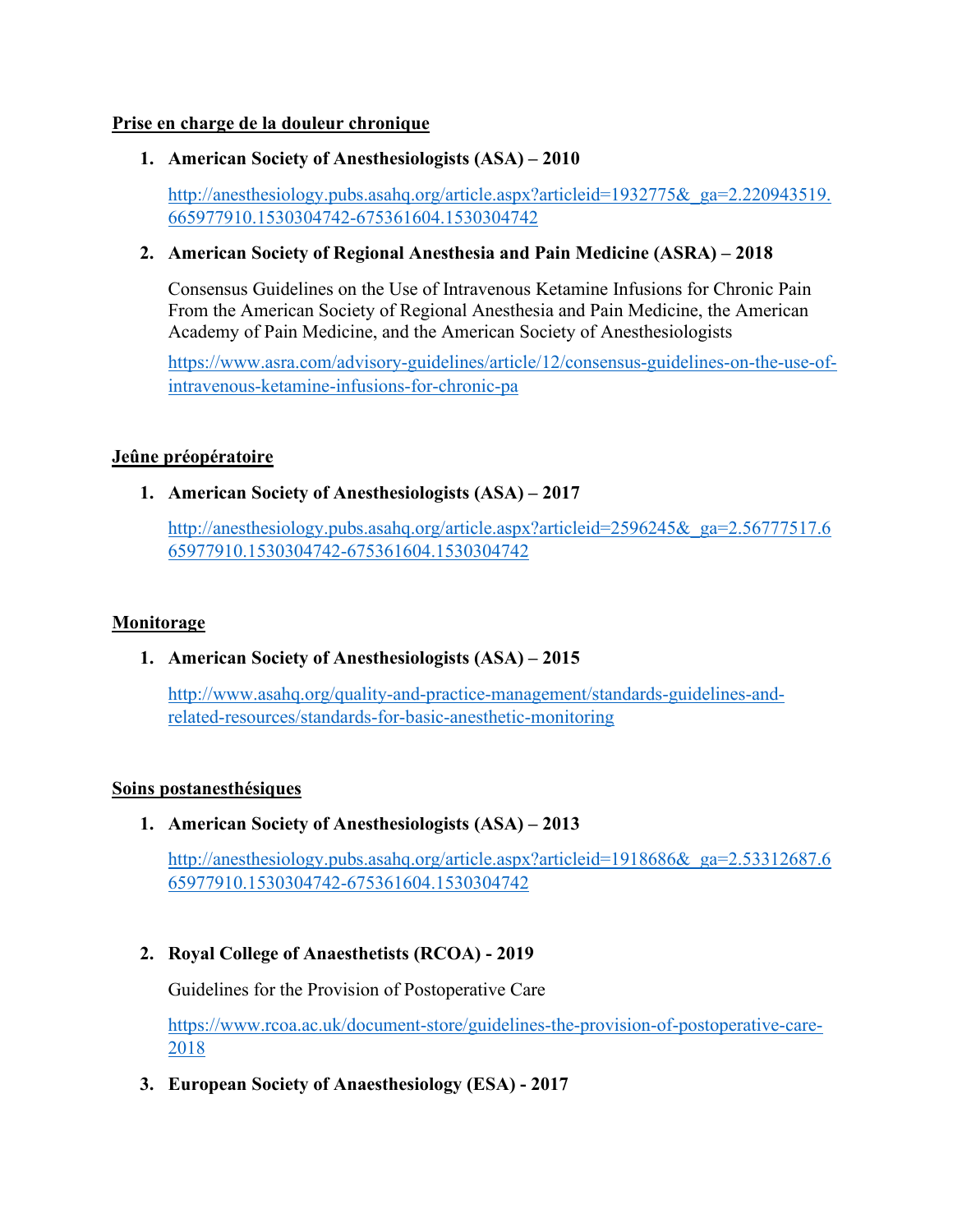Guideline on Postoperative Delirium

https://journals.lww.com/ejanaesthesiology/Fulltext/2017/04000/European Society of A [naesthesiology\\_evidence\\_based.3.aspx](https://journals.lww.com/ejanaesthesiology/Fulltext/2017/04000/European_Society_of_Anaesthesiology_evidence_based.3.aspx)

#### **Anesthésie hors salle d'opération (satellite) et hors hôpitaux**

**1. American Society of Anesthesiologists (ASA) – MRI - 2015**

http://anesthesiology.pubs.asahq.org/article.aspx?articleid=2091587& ga=2.213538963. [665977910.1530304742-675361604.1530304742](http://anesthesiology.pubs.asahq.org/article.aspx?articleid=2091587&_ga=2.213538963.665977910.1530304742-675361604.1530304742)

### **2. Royal College of Anaesthetists (RCOA)**

Guideline for the Provision of Anaesthesia Services in the Non-theatre Environment – 2018

[https://www.rcoa.ac.uk/document-store/guidelines-the-provision-of-anaesthesia-services](https://www.rcoa.ac.uk/document-store/guidelines-the-provision-of-anaesthesia-services-the-non-theatre-environment-2018)[the-non-theatre-environment-2018](https://www.rcoa.ac.uk/document-store/guidelines-the-provision-of-anaesthesia-services-the-non-theatre-environment-2018)

#### **Anesthésie d'urgence**

### **1. Royal College of Anaesthetists (RCOA) - 2017**

Guidelines for the Emergency Anaesthesia

[https://www.rcoa.ac.uk/document-store/guidelines-the-provision-of-emergency](https://www.rcoa.ac.uk/document-store/guidelines-the-provision-of-emergency-anaesthesia-2017)[anaesthesia-2017](https://www.rcoa.ac.uk/document-store/guidelines-the-provision-of-emergency-anaesthesia-2017)

### **2. Royal College of Anaesthetists (RCOA) - 2016**

Guidelines for the Provision of Anaesthesia Services for Resuscitation

[https://www.rcoa.ac.uk/document-store/guidance-the-provision-of-anaesthesia-services](https://www.rcoa.ac.uk/document-store/guidance-the-provision-of-anaesthesia-services-resuscitation-2016)[resuscitation-2016](https://www.rcoa.ac.uk/document-store/guidance-the-provision-of-anaesthesia-services-resuscitation-2016)

### **Cathéter de Swan-Ganz**

#### **1. American Society of Anesthesiologists (ASA) – 2003**

http://anesthesiology.pubs.asahq.org/article.aspx?articleid=1943244& ga=2.220943519. [665977910.1530304742-675361604.1530304742](http://anesthesiology.pubs.asahq.org/article.aspx?articleid=1943244&_ga=2.220943519.665977910.1530304742-675361604.1530304742)

### **Accès veineux central**

**1. American Society of Anesthesiologists (ASA) – 2012**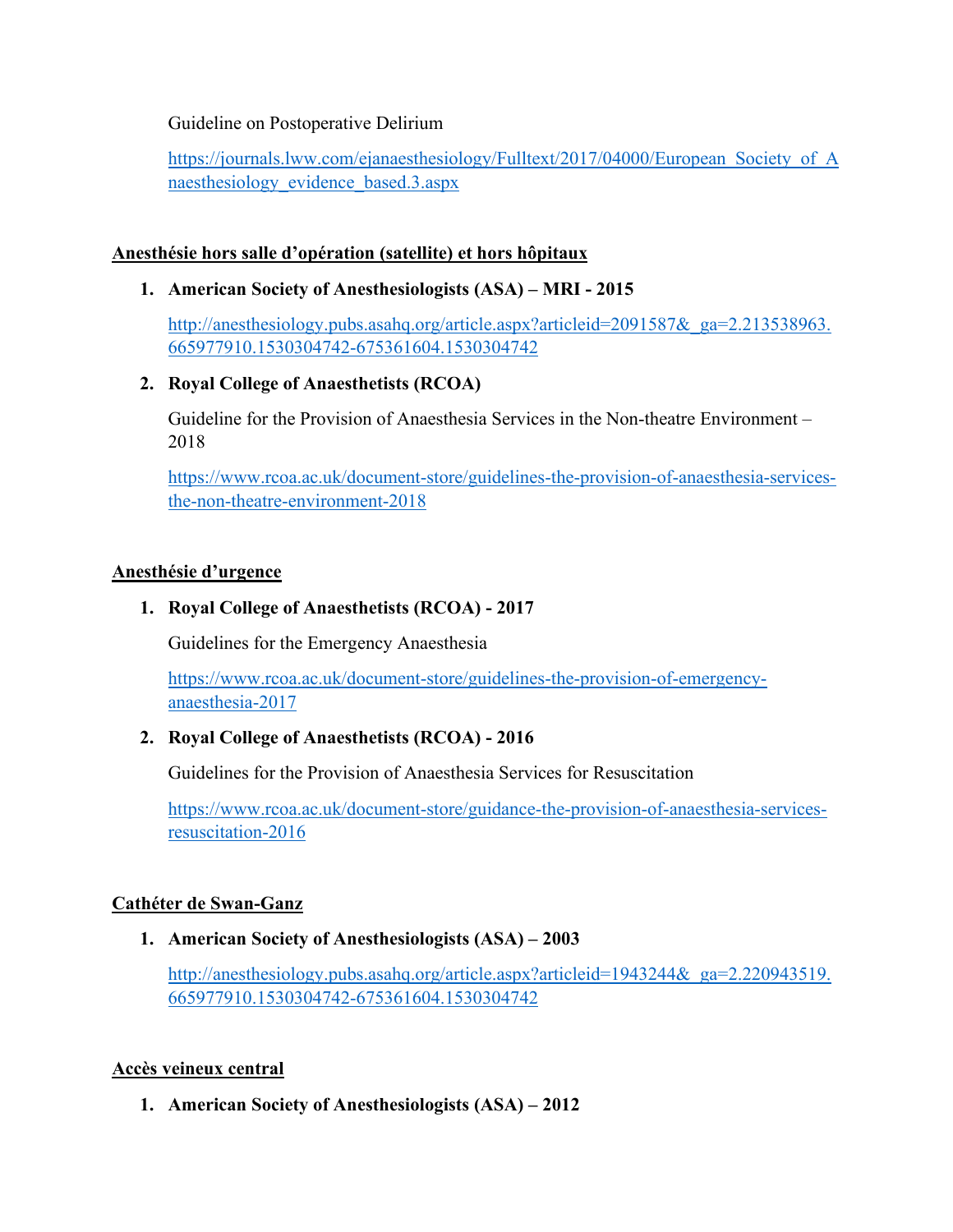http://anesthesiology.pubs.asahq.org/article.aspx?articleid=2443415& ga=2.221468575. [665977910.1530304742-675361604.1530304742](http://anesthesiology.pubs.asahq.org/article.aspx?articleid=2443415&_ga=2.221468575.665977910.1530304742-675361604.1530304742)

# **Échographie transœsophagienne**

**1. American Society of Echocardiography (ASE) & Society of Cardiovascular Anesthesiologists (SCA) - 2013**

Guidelines for Performing a Comprehensive Transesophageal Echocardiographic Examination

https://www.asecho.org/wp-content/uploads/2014/05/2013 Performing-Comprehensive-[TEE.pdf](https://www.asecho.org/wp-content/uploads/2014/05/2013_Performing-Comprehensive-TEE.pdf)

## **2. American Society of Anesthesiologists (ASA) – 2010**

Practice Guidelines for Perioperative Transesophageal Echocardiography

[http://anesthesiology.pubs.asahq.org/article.aspx?articleid=1932826&\\_ga=2.14783409.6](http://anesthesiology.pubs.asahq.org/article.aspx?articleid=1932826&_ga=2.14783409.665977910.1530304742-675361604.1530304742) [65977910.1530304742-675361604.1530304742](http://anesthesiology.pubs.asahq.org/article.aspx?articleid=1932826&_ga=2.14783409.665977910.1530304742-675361604.1530304742)

## **Conscience peropératoire et monitorage de la fonction cérébrale**

**1. American Society of Anesthesiologists (ASA) – 2006**

[http://anesthesiology.pubs.asahq.org/article.aspx?articleid=1923386&\\_ga=2.15499057.6](http://anesthesiology.pubs.asahq.org/article.aspx?articleid=1923386&_ga=2.15499057.665977910.1530304742-675361604.1530304742) [65977910.1530304742-675361604.1530304742](http://anesthesiology.pubs.asahq.org/article.aspx?articleid=1923386&_ga=2.15499057.665977910.1530304742-675361604.1530304742)

### **Opioïdes neuraxiaux**

# **1. American Society of Anesthesiologists (ASA) – 2016 (with ASRA)**

http://anesthesiology.pubs.asahq.org/article.aspx?articleid=2477976& ga=2.220491935. [665977910.1530304742-675361604.1530304742](http://anesthesiology.pubs.asahq.org/article.aspx?articleid=2477976&_ga=2.220491935.665977910.1530304742-675361604.1530304742)

### **Thromboembolie veineuse**

### **1. European Society of Anaesthesiology (ESA)**

European guidelines on perioperative venous thromboembolism prophylaxis: Neurosurgery

[https://journals.lww.com/ejanaesthesiology/Fulltext/2018/02000/European\\_guidelines\\_on](https://journals.lww.com/ejanaesthesiology/Fulltext/2018/02000/European_guidelines_on_perioperative_venous.4.aspx) [\\_perioperative\\_venous.4.aspx](https://journals.lww.com/ejanaesthesiology/Fulltext/2018/02000/European_guidelines_on_perioperative_venous.4.aspx)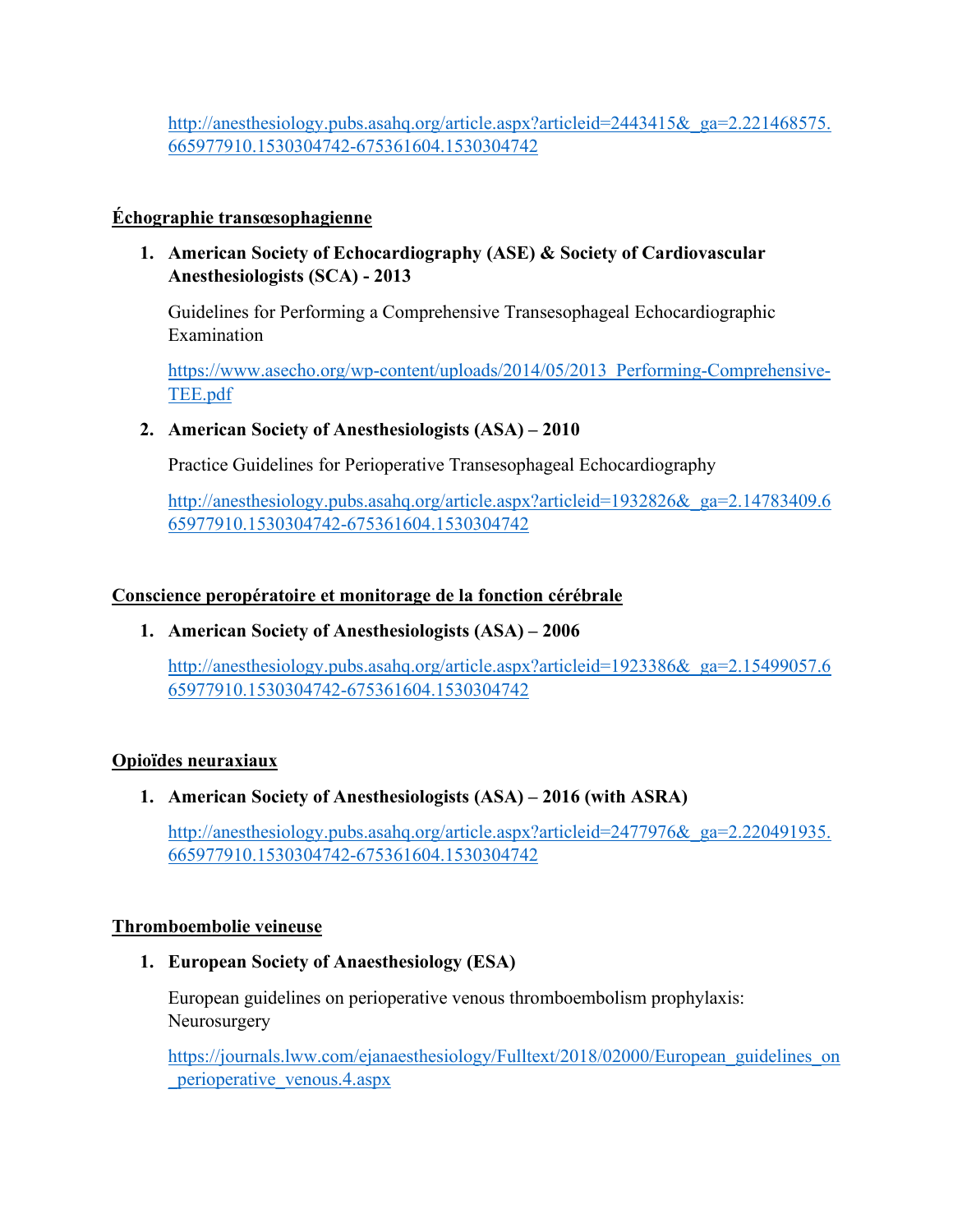#### **2. European Society of Anaesthesiology (ESA)**

European guidelines on perioperative venous thromboembolism prophylaxis: Surgery during pregnancy and the immediate postpartum period

[https://journals.lww.com/ejanaesthesiology/Fulltext/2018/02000/European\\_guidelines\\_on](https://journals.lww.com/ejanaesthesiology/Fulltext/2018/02000/European_guidelines_on_perioperative_venous.10.aspx) [\\_perioperative\\_venous.10.aspx](https://journals.lww.com/ejanaesthesiology/Fulltext/2018/02000/European_guidelines_on_perioperative_venous.10.aspx)

#### **3. European Society of Anaesthesiology (ESA)**

European guidelines on perioperative venous thromboembolism prophylaxis: Day surgery and fast-track surgery

[https://journals.lww.com/ejanaesthesiology/Fulltext/2018/02000/European\\_guidelines\\_on](https://journals.lww.com/ejanaesthesiology/Fulltext/2018/02000/European_guidelines_on_perioperative_venous.11.aspx) [\\_perioperative\\_venous.11.aspx](https://journals.lww.com/ejanaesthesiology/Fulltext/2018/02000/European_guidelines_on_perioperative_venous.11.aspx)

### **4. European Society of Anaesthesiology (ESA)**

European guidelines on perioperative venous thromboembolism prophylaxis: Intensive Care

[https://journals.lww.com/ejanaesthesiology/Fulltext/2018/02000/European\\_guidelines\\_on](https://journals.lww.com/ejanaesthesiology/Fulltext/2018/02000/European_guidelines_on_perioperative_venous.13.aspx) [\\_perioperative\\_venous.13.aspx](https://journals.lww.com/ejanaesthesiology/Fulltext/2018/02000/European_guidelines_on_perioperative_venous.13.aspx)

#### **5. European Society of Anaesthesiology (ESA)**

European guidelines on perioperative venous thromboembolism prophylaxis: Surgery in the obese patient

[https://journals.lww.com/ejanaesthesiology/Fulltext/2018/02000/European\\_guidelines\\_on](https://journals.lww.com/ejanaesthesiology/Fulltext/2018/02000/European_guidelines_on_perioperative_venous.14.aspx) [\\_perioperative\\_venous.14.aspx](https://journals.lww.com/ejanaesthesiology/Fulltext/2018/02000/European_guidelines_on_perioperative_venous.14.aspx)

### **6. European Society of Anaesthesiology (ESA)**

European guidelines on perioperative venous thromboembolism prophylaxis: Chronic treatments with antiplatelet agents

[https://journals.lww.com/ejanaesthesiology/Fulltext/2018/02000/European\\_guidelines\\_on](https://journals.lww.com/ejanaesthesiology/Fulltext/2018/02000/European_guidelines_on_perioperative_venous.12.aspx) [\\_perioperative\\_venous.12.aspx](https://journals.lww.com/ejanaesthesiology/Fulltext/2018/02000/European_guidelines_on_perioperative_venous.12.aspx)

### **7. European Society of Anaesthesiology (ESA)**

European guidelines on perioperative venous thromboembolism prophylaxis: Aspirin

[https://journals.lww.com/ejanaesthesiology/Fulltext/2018/02000/European\\_guidelines\\_on](https://journals.lww.com/ejanaesthesiology/Fulltext/2018/02000/European_guidelines_on_perioperative_venous.9.aspx) [\\_perioperative\\_venous.9.aspx](https://journals.lww.com/ejanaesthesiology/Fulltext/2018/02000/European_guidelines_on_perioperative_venous.9.aspx)

### **8. European Society of Anaesthesiology (ESA)**

European guidelines on perioperative venous thromboembolism prophylaxis: Patients with preexisting coagulation disorders and after severe perioperative bleeding